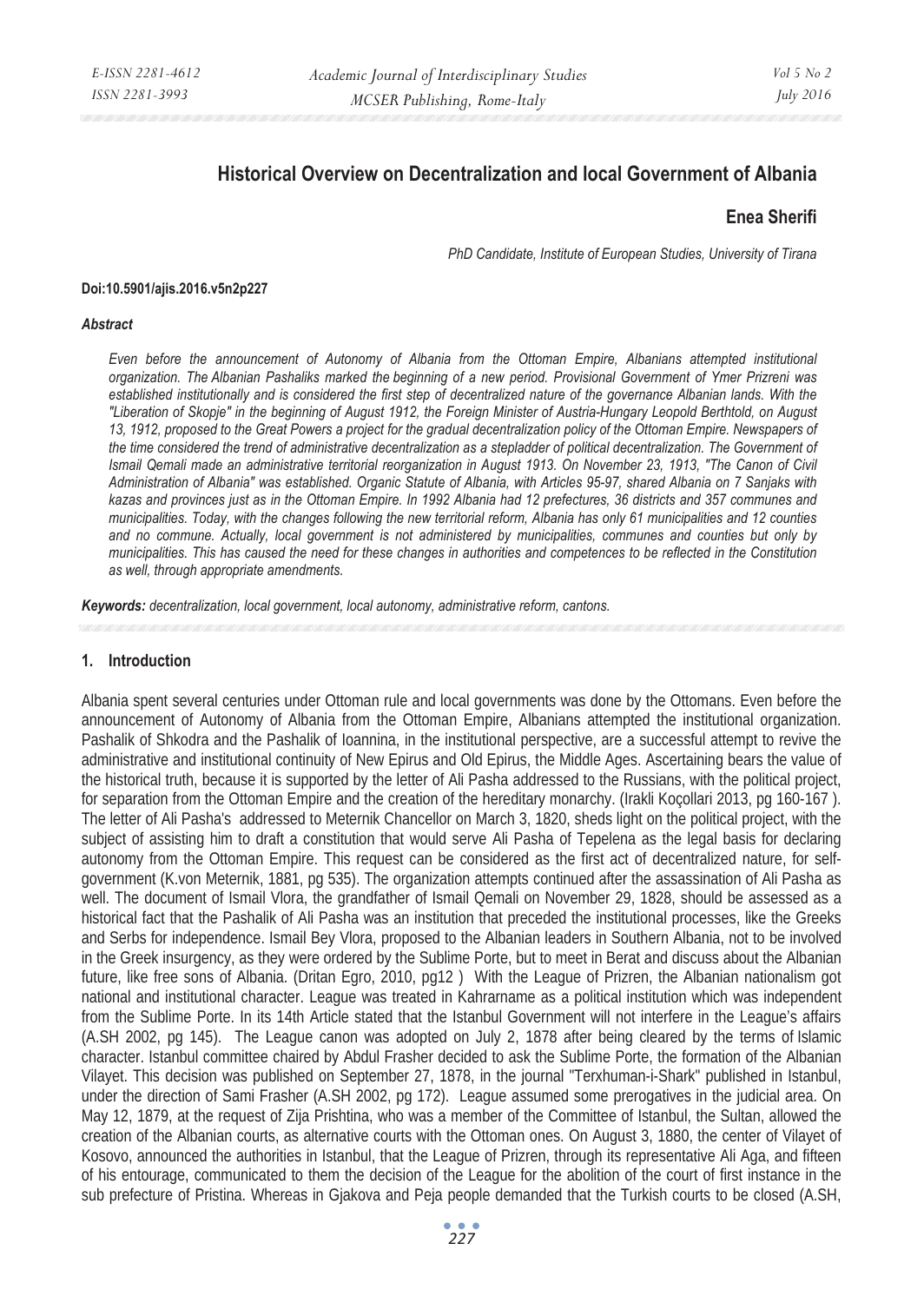| E-ISSN 2281-4612 | Academic Journal of Interdisciplinary Studies | $Vol_5$ No. 2    |
|------------------|-----------------------------------------------|------------------|
| ISSN 2281-3993   | MCSER Publishing, Rome-Italy                  | <i>July 2016</i> |
|                  |                                               |                  |

1978, p 100). Extraordinary Assembly of Prizren, in January 1881, turned the National Committee in League's interim government, with its president Ymer Prizren (Nuray Bozbora, 2002, pg 181). Provisional Government of Ymer Prizren was established institutionally and can be considered as the first step of decentralized nature of governance in the Albanian lands. This political and instituconal reality is described in the letter of Sami Frasher addressed to Jeronim De Rada in February 1881. According to Sami Frasher, "The Albanian League took the name of the used Government with the authority in the Kosovo Vilayet" (A.SH, 2002, pg 220). With the announcement of Hyrjetit, 1908, the revitalizing cycle of Albanian National Movement has been resumed, with the Assemblies of Dibra, Bitola, and Parliament of Gërçe in 1911 as well as the meeting of Junik in June 1912, led by Hasan bey Prishtina. With the "Liberation of Skopje" in the beginning of August 1912, the Foreign Minister of Austro-Hungary Leopold Berthtold, on August 13, 1912, proposed to the Great Powers a project for the gradual decentralization policy of the Ottoman Empire (AIH, No. 12087, dated 15 August 1912) This act forced the Porte to accept the demands of the Albanian National Movement which, after the League of Prizren, marked the governance of many cities by Albanians. Newspapers of the time considered the trend of administrative decentralization as a stepladder of political decentralization (AIH, No 72, 1912). The meeting of Hasan Prishtina, as a representative of the Albanian National Movement, with the commission of the Ottoman Empire, represented by Marshal Ibrahim Pasha, on August 18, 1912, for the acceptance of the Memorandum of Ferizaj, was associated with the termination of the Ottoman government in many cities, where Albanian Councils started to operate (Ramiz Abdyli, 2004, pg 408). Mytesarif Mehmet Pasha Dralla was appointed in Prizren, Nexhip Draga established the committee for replacement of the Ottoman officials in Skopje. The same situation occurred in the majority of Albanian cities where two powers existed. Albanian committee or council was led by Zejnullah Bey in Vushtri / Vuçiterna, by Idriz Seferi in Gjilan, by Riza Bey in Gjakova, etc. The government was called "Albanian Popular Bodies". "Drita" Newspaper of the Monastery wrote that all public authorities in Mitrovica, in Novi Pazar and in the cities around, were led by Isa Boletini. (Drita No. 98, 1912)

# **2. Metodology**

The data have been analyzed for the confirmation of the hypothesis through the variables obtained in archival sources, in historical studies and legislation on decentralization of the local government. Comparative and narrative addressing truthfully reflects the reality, evolution and difference with the most advanced standards.

# **3. The Morphology of Local Government in Albania 1912 – 1944**

Following the declaration of independence on November 28, 1912, the Assembly of Vlora chose the interim government of Ismail Qemali, which informed the prefectures about this on December 4, 1912 (Aqsha, P. 245). Although his government was not recognized by the Great Powers, the Government of Vlora spread its authority in a very limited territory, which included Elbasan, Berat, Fier, Vlora and Mallakastra with a population of around 250-300 thousand inhabitants. In these areas the government appointed several prefects. Aqif Pasha continued his office in Elbasan, Nexhip Bashai from Peja was appointed in Vlora, the former mytesarif Ali Riza Koka was fired in Berat and Fejzi Alizoti was appointed. (AIH, Vj. 23-27-2786). Following the resignation of the Minister Mithat Frashëri in March 1912, Myfit Libohova also resigned on July 25, 1913, but encouraged by Italy he withdrew it, with the aim of fighting the government from inside. (A. PA.,Vj. 23-27-2792). To improve the image and increase control over the territoryin the north and south, the government attempted to make an administrative and territorial reorganization in August 1913, declaring the kaza of Vlora a Sanjak and appointed the former mytesarif of Gjirokastra, Fehim bay Leskovik, the prefect, earning the amount of 1000 francs per month. The government also discussed that Tepelena and Kurvelesh join the Sanjak of Vlora. At the same time Kaza of Mallakaster was established, with boundaries between Vjosa river and Seman river, based in Selisht. Ismail Qemali appointed his loyal one, Ahmet Durmishi form Vlora, a deputy prefect (Kajmekam), with a monthly salary of 500 francs. It was discussed of establishing Kaza of Fier as well. Kaza of Berat, Skrapar of Lushnja left unestablished. Mehdi Frashëri was appointed prefect of Berat. Following the departure of the Greek forces in the south, the Sanjak of Korca and Gjirokastra would be reorganized. While Përmeti and Leskoviku would create a separate Sanjak and the seat of Sanjak of Gjirokastra would be in Saranda, as a counterweight to Corfu. Ismail Qemali proposed the establishment of Sanjak in the region of Lumë, in the Highlands of Gjakova and Dukagjin, as well as in Mirdita. Esat Toptani appointed Ahmet Zogu as mytesarif in Mat. (A.PA., Vj. 23-27-2795). Ismail Qemali felt the lack of breathing in his government since the opposition bloc driven by the international factor was reacting more explicitly than before against him. Although the political pressure was growing, inspired by democratic principles for the organization of the state, on November 23, 1913,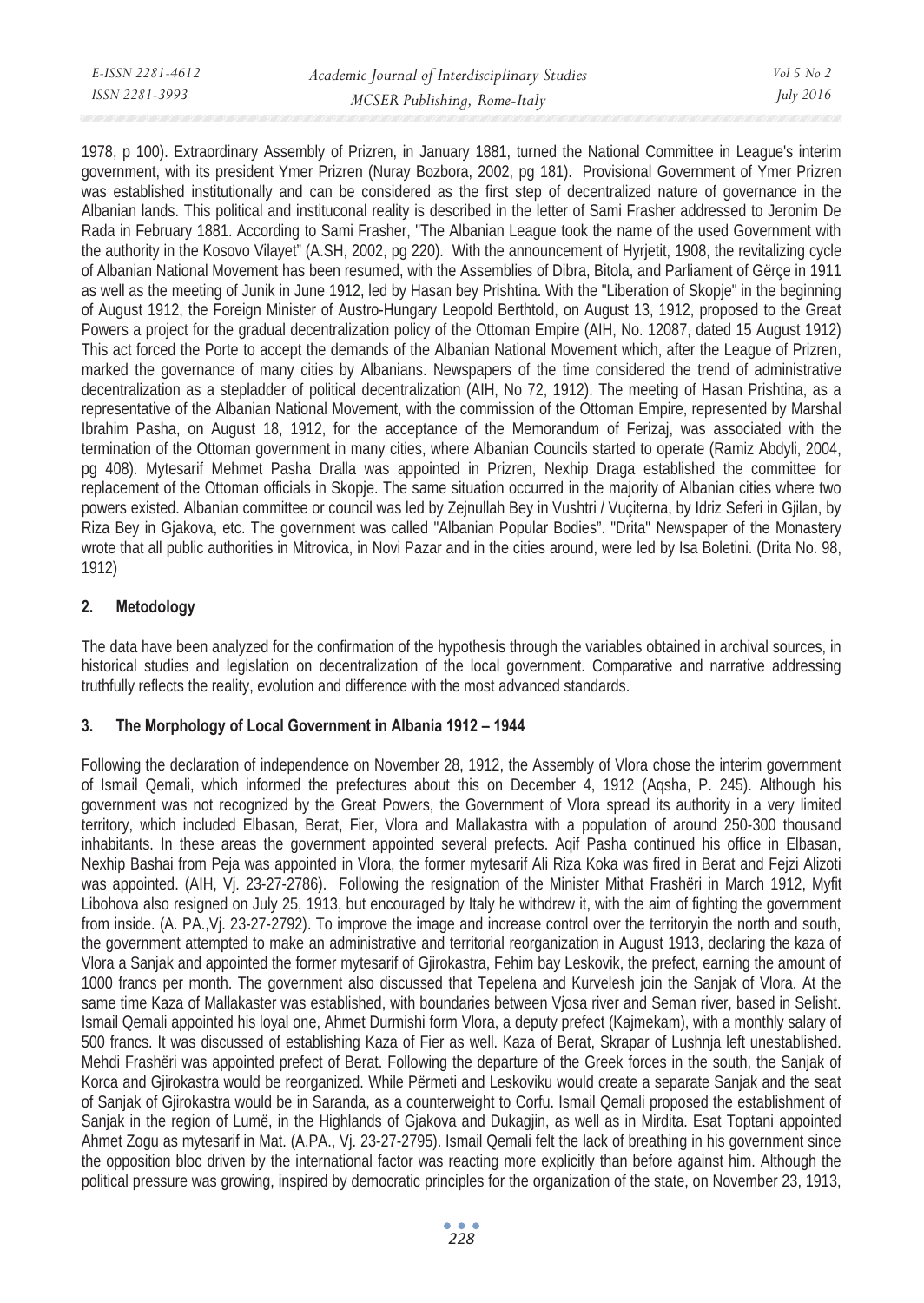he decreed the act that was named "Canon of the the Civil Administration in Albania" (Aleks Luarasi, 1999, pg 18). The basic principle on which the morphology of local government would rely was the "centralization of authority in vertical line". Ismail Qemali showed the idea of regional organization based on the Swiss model, by naming the local units as "cantons". This view was not accepted because it would deepen the disunity and the independence of leading could become a source of intrigue. The government decided that the country was divided into 10 prefectures, headed by prefects. Administrative Council would be near the prefect, which limited his power. Subprefecture would be an executive subunit, headed by deputy prefect, and below it the province was accepted, headed by the head of the province (in Albanian named "krahinari"). Administrative Council of the prefecture as a consultative body had the General Council, which consisted of members of the administrative council, and 25% of the members would be elected by the people (Alex LUARASI, 1999, p 20). The canon of civil administration is the first law of democratic spirit for local government. With the law on the administrative organization of Albania the administrative division of the Empire, including Sanjak and mytesarif, kaza and kajmekam had been terminated and, prefectures, sub-prefectures and provinces were established (Alex LUARASI, 1999, p.28). Conference of Ambassadors on July 29, 1913 defined the political status of Albania. The Prince commenced the state activity when International Commission of Control had not yet completed the project on organizing branches of the Albanian administration. Organic Statute of Albania would serve to establish the political institutions of the Principality of Albania. Pursuant to Article 6 of the Final Decision of the Conference of Ambassadors in London, the draft statute should have been completed within January 1914. Prince Wilhelm von Wied came to Albania on March 7, 1914 and started to exercise his state activity without constitutional legal norms. Pursuant to Articles 4,6,7 and 8 of the Decision of the Conference of Ambassadors in London, the functions of institutions of the Principality of Albania were performed by ICC (Alex LUARASI, 1999, p 30 ). Organic Statute of Albania was commited by ICC. Meh'di Frashëri, the Albanian delegate in ICC opposed the project with political and legal logic (British Documents .., V.II, f.366-369). Organic Statute of Albania ended on April 15, 1914 in Vlora. It was signed by members of ICC. The statute consisted of 7 chapters and 216 articles. Pursuant to Articles 95-97, Albania was divided into 7 Sanjaks with Kazas and provinces, just like in the Ottoman Empire (British Documents no.54, f.347-366). Congress of Lushnja held the previous administrative organization until 1924. The government established changed the name of the local government and the country was divided in 8 prefectures. The local division was done under the Organic Law of the Municipality, approved on November 26, 1921. According to law, the city with over 250 families may be proclaimed municipality. In 1924, Berat, Dibra, Durres, Elbasan, Gjirokastra, Korca, Shkodra and Vlora were prefectures. There were 39 subprefectures. Tirana was a separate subprefecture. With the declaration of the Republic on January 21, 1925 the administrative-territorial organization changed and the country was divided into 10 prefectures, in subprefectures and communes or provinces (districts) and municipalities in urban areas. In 1926 Albania had the following Prefectures: Prefecture of Berat, with 5 sub-prefectures: Berat, Fier, Lushnjë, Mallakastra and Skrapar and 5 provinces (districts): Cakrani, Libofsha, Roskoveci, Semani and Tomorica, with 531 villages with a population of 11.6223 inhabitants and with an area of 3933.2 km². Prefecture of Dibra with three subprefectures: Dibra, Mat, Zerqani, 11 provinces (districts): Arrasi, Golloborda, Gryka, Homeshi, Kthella, Luznia, Lura, Maqellara, Reç-Dardhë, Strajca and Trojka, with 201 villages with a population of 83,006 inhabitants and with area of 2386.1 km². Prefecture of Durrës, with 4 sub-prefectures: Durrës, Kavaja, Kruja and Shijak, with 4 provinces (districts): Ishm, Milot, Ndroq and Prezë, and 137 villages with a population of 57.874 inhabitants and with an area of 1.596 km². Prefecture of Elbasan, with the following subprefectures: Elbasan, Gramsh and Peqin and the following provinces (districts): Çermenikë, Librazhd, Mollas, Qukës and Shënepremte, and with 312 villages and a population of 81.228 inhabitants and with area of 2.955 km². Prefecture of Gjirokastër, Prefecture of Korçë, Prefecture of Kosovo /Kukës-A.B, Prefecture of Shkodër, Prefecture of Vlorë, Prefecture of Tirana. With the approval of the Kingdom's new statute, on September 1, 1928 administrative-territorial organization had no significant change. Legal basis for this new local morphology became Article 13 of the Law "On the implementation of the Civil Code", which entered into force on February 15, 1929. According to administrative organization in 1934, the country was divided into 10 prefectures, 30 subprefectures, 160 communes and 2.551 settlements. By this division "the province" was abolished and "the commune" joined. In the organization of 1937 the vertical pyramid was maintained, but the term "district", "commune" and "municipality" was used in the names. This administrative organization was used up to the Italian fascist occupation, which in 1940 made a new administrative division, with 10 prefectures divided into 30 subprefectures. These units were divided into 159 smaller local units with 23 municipalities, 136 communes and 2551 settlements. In May 1940 the administrative-territorial division was as follows: Prefecture of Berat, Prefecture of Dibër, Prefecture of Durrës, Prefecture of Elbasan, Prefecture of Gjirokastër, Prefecture of Korçë, Prefecture of Kosovo, Prefecture of Shkodër, Prefecture of Vlorë and Prefecture of Tirana.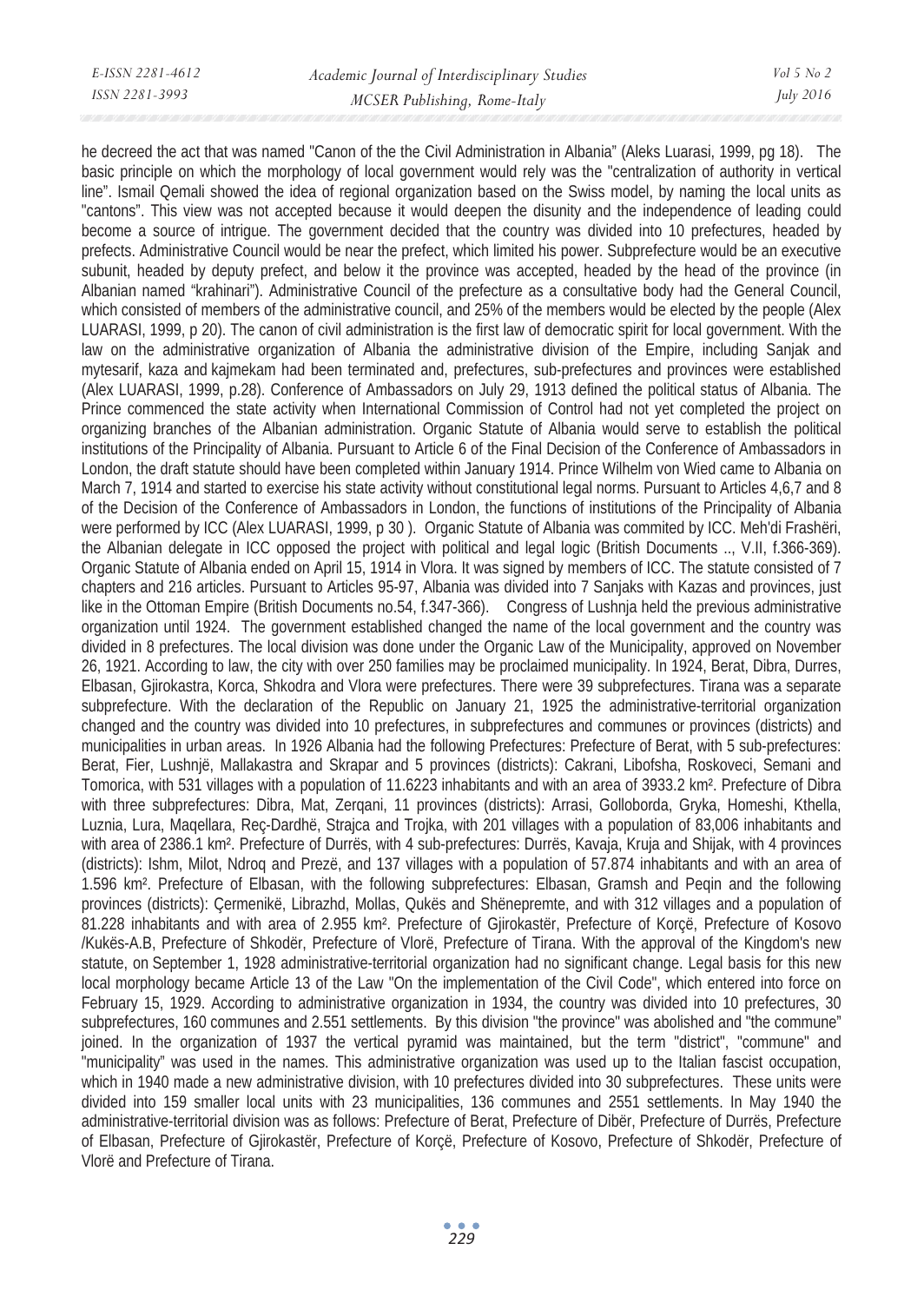#### **4. The Functions of the Local Government Units in 1925-1945**

The unit "municipality", was established after 1928 in the civil settlements with over 250 families. At the top of the municipality was the chairman elected for three years and the municipal council, consisting of 4-12 members, elected by the people for three years. Municipality was homonym with the city and other settlements did not get involved in it, especially the villages. "Village "was the initial unit of local administration, governed by the headman, who was elected by the general meeting of the village and was in direct contact with the municipality. The village had a chief alderman consisting of 3-5 persons. Headman was responsible for implementation of laws and ordinances, and was interested in the social life of the village. The unit "Municipality" was unified with the "province". This unit includes several villages with the tradition of customary and social relations, with the ease of communication, and economic development opportunities. The mayor lead the commune assisted by the secretary and by the municipal council composed of aldermen. "Subprefecture "was the third link in the local administration. The sub prefecture was headed by the deputy prefect appointed by the mayor, his deputy and the secretary of the subprefecture. The unit was also composed of the order body, the Civil Registrar etc. Sub-prefecture performed executive power functions and was controlled by the prefecture and court inspector for the local government. "Prefecture" was the largest unit of local administration. Prefecture and sub-prefecture only exercised executive powers. At the top of the prefecture was "the prefect" who was assisted in his work by the deputy prefect and the secretary. Prefecture lacked elected bodies, but "the administrative council" was in function, consisting of the heads of administrative offices and several persons elected by the people every two years.

#### **5. Morphology of Local Government in 1945-1992**

After the end of World War II, until the mid of 1946, 10 prefectures and 61 sub-prefectures existed, but the commune and the municipality were abolished. With this local organization the census was conducted in September 1945, for the election of December 1945. By Law no. 284, dated August 22, 1946, the new administrative division was approved, which retained 10 prefectures and 39 sub-prefectures. With the new administrative division in 1947 the locality got wide use. The country was divided into 10 prefectures, into districts and localities, villages and towns. By Law no. 1707, in 1953 the new administrative division took place, where the largest unit was the county. Albania has 10 regions, 49 districts and 30 localities. In 1954 there was the County of Berat, Dibra, Durres, Elbasan, Gjirokastra, Korça, Kukës, Shkodra, Vlora, Tirana (Law no. No 284, dated August 22, 1946). By Decree no. 2773 of July 1958 the new administrative division was made. The county was abolished and the district became the base unit. Albania was divided into 26 districts and the city of Tirana was a separate administrative unit. There were 203 localities and 2664 settlements. The structure was as follows: the district, the locality and the village/ city. Tirana city was divided into smaller administrative units called "neighborhoods" (Decree no. 2773, July 1958Administrative division continued until 1967, when by decree of the Presidium of the National Assembly "On elections of people's councils and people's courts" the term "united village" entered the administrative morphology, as a result of socialist agricultural cooperation. In 1968, Albania had 26 districts, 104 locations, 315 united villages, 2545 villages and 56 cities. The "neighborhoods" were organized in some cities. The people's council was the legislative body of the district and the executive committee with the sections, dealing with issues of executive power. The people's council performed the executive and legislative functions in the "united village" and in the "city neighborhoods". This administrative organization continued until 1990 when with the amendments made from time to time there were 26 districts, 539 united villages, 306 cities' neighborhoods, 57 cities and 2848 villages.

After the first multiparty elections of 31 March 1991, the pluralist temporary committees were established on the basis of election results by political consensus. By Decision of Council of Ministers no 269, dated 25.06.1992, it was passed to a new division of the district, municipality/commune. By Decision of Council of Ministers, based on the law no 7608, dated 22.09.1992, the largest local unit "the prefecture" joined the administrative division. The implementation of these decisions created the local morphology consisting of 12 prefectures, 36 districts and 357 communes and municipalities (Law no 7608, dated 22.9.1992). Based on the Constitution of 1998, on the sixth chapter, on Articles 108- 113, the communes, the municipality and the county were established as the basic units of local government, (Constitution of the Republic of Albania, 1998, p.15).

# **6. Conclusions**

To enhance the image and control over the territory, in the north and south, the government attempted to make a territorial and administrative reorganization in August 1913, declaring the kaza of Vlora a Sanjak. The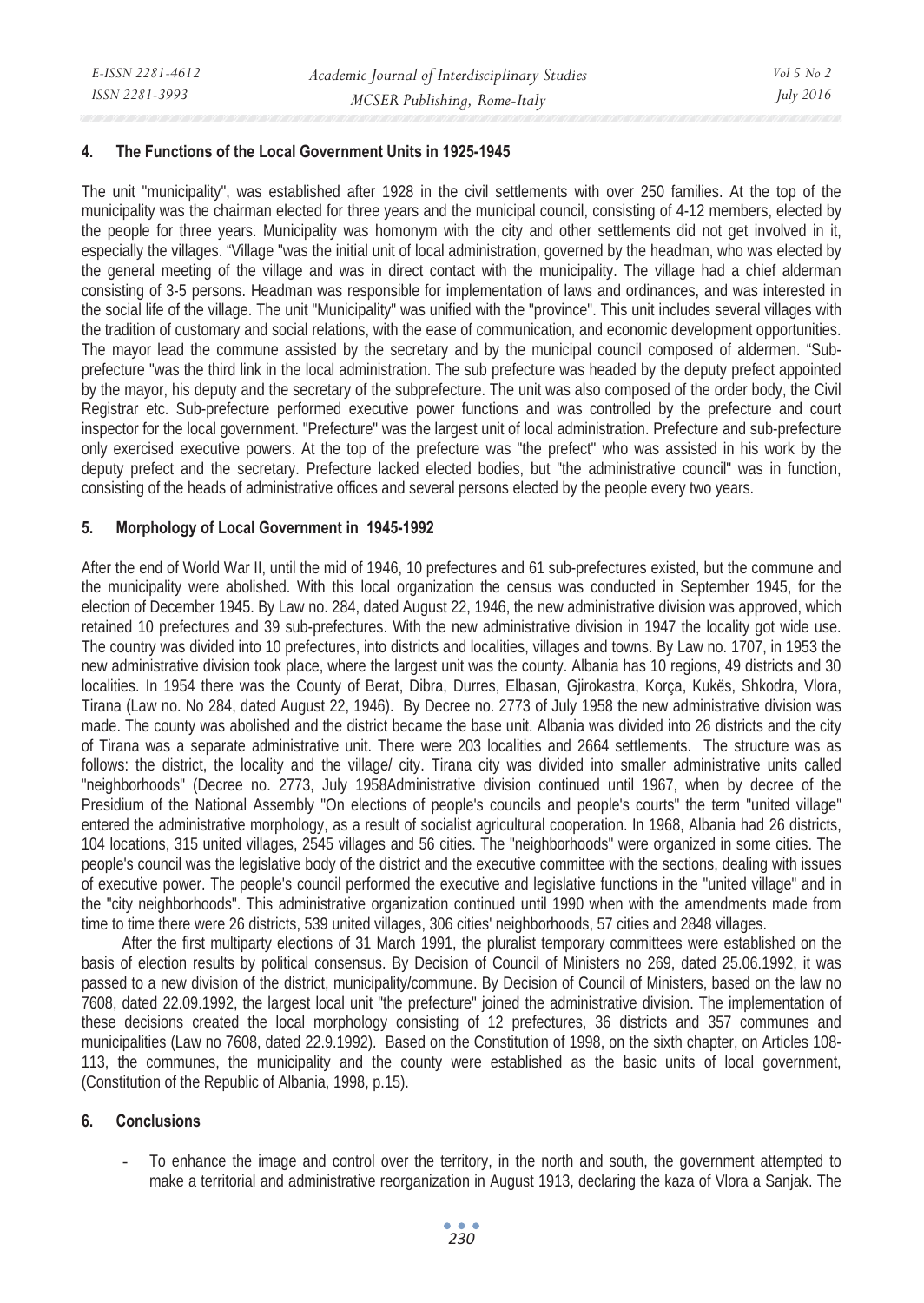government also discussed that Tepelena and Kurvelesh join the Sanjak of Vlora. At the same time Kaza of Mallakaster was established, with boundaries between Vjosa river and Seman river, based in Selisht. It was discussed of establishing Kaza of Fier as well. Kaza of Berat, Skrapar of Lushnja left unestablished. Mehdi Frashëri was appointed prefect of Berat. Following the departure of the Greek forces in the south, the Sanjak of Korca and Gjirokastra would be reorganized. While Përmeti and Leskoviku would create a separate Sanjak and the seat of Sanjak of Gjirokastra would be in Saranda, as a counterweight to Corfu. Ismail Qemali proposed the establishment of Sanjak in the region of Lumë, in the Highlands of Gjakova and Dukagjin, as well as in Mirdita..

- The beginning of decentralization with the local government law in Albania dated on November 23, 1913, with the act called "Canon of the the Civil Administration of Albania". With the law on the administrative organization of Albania the administrative division of the Empire, including Sanjak and mytesarif, kaza and kajmekam had been terminated and, prefectures, sub-prefectures and provinces were established.
- The basic principle on which the morphology of local government would rely was the "centralization of authority in vertical line"".
- Ismail Qemali showed the idea of regional organization based on the Swiss model, by naming the local units as "cantons". This view was not accepted because it would deepen the disunity and the independence of leading could become a source of intrigue, showing since the beginning of the new state the political elite's inability to cooperate and establishing a model of successful governance.
- With the Organic Statute of Albania on April 15, 1914 in Vlora, Albania was divided into 7 Sanjaks with Kaza and provinces, just as in the Ottoman Empire, getting back in mentality and organization.
- The Government of Iliaz Vrioni made the first law of administrative division with the Organic Law of the Municipality, approved on November 26, 1921. According to law, the city with over 250 families may be proclaimed municipality. With the declaration of the Republic on January 21, 1925 the administrative-territorial organization changed and the country was divided into 10 prefectures, in subprefectures and communes or provinces (districts) and municipalities in urban areas.
- In 1926 Albania had the following Prefectures: Prefecture of Berat, Prefecture of Dibra, Prefecture of Durrës, Prefecture of Elbasan, Prefecture of Gjirokastër, Prefecture of Korçë, Prefecture of Kosovo /Kukës-A.B, Prefecture of Shkodër, Prefecture of Vlorë, Prefecture of Tirana.
- The greatest achievements in the form of local organization and the results that followed this organization were made during the period of the Albanian monarchy. According to administrative organization in 1934, the country was divided into 10 prefectures, 30 subprefectures, 160 communes and 2.551 settlements. By this division "the province" was abolished and "the commune" joined. In the organization of 1937 the vertical pyramid was maintained, but the term "district", "commune" and "municipality" was used in the names. This administrative organization was used up to the Italian fascist occupation, which in 1940 made a new administrative division, with 10 prefectures divided into 30 subprefectures.
- During the dictatorship, the administrative division was more of a formal character, because in reality, the government had a strong centralizing spirit.
- In 1992 Albania had 12 prefectures, 36 districts and 357 communes and municipalities**.** Today, with the changes following the new territorial reform, Albania has only 61 municipalities and 12 counties and no commune. Actually, local government is not administered by municipalities, communes and counties but only by municipalities. This has caused the need for these changes in authorities and competences to be reflected in the Constitution as well, through appropriate amendments.
- Administrative territorial divisions in Albania are not performed according to professional studies, but due to decisions and poor political accounts of the parties. This has brought significant consequences of the lack of social and economic development at levels comparable to surrounding countries.

# **References**

Irakli Koçollari, Ali Pasha and Albania in the British Archives, Tirana: Iceberg 2013, p. 160-167. Referring to Ars, L. Grigori, I Allvania qe Ipiros sta teli tu XVIII qe stis arqes tu XIX eona Gutenberg, Athina 1994.

I. Koçollari, Standard, dated December 1, 2012, referred to Memories of Meternik, Vol. III, Paris 1881, p. 535-536.

Dritan Egro, "Some new data on the beginnings of Albanian nationalism" in historical studies, no. 3-4, Tirana, 2010, p. 12

The history of Albanian People, Vol. I The Academy of Sciences of Albania, Tirana: Toena, 2002, p. 145, f.172.

Albanian League of Prizren in Ottoman Documents, 1878-1881, Academy of Sciences of Albania, Institute of History, Tirana, 1978, p.